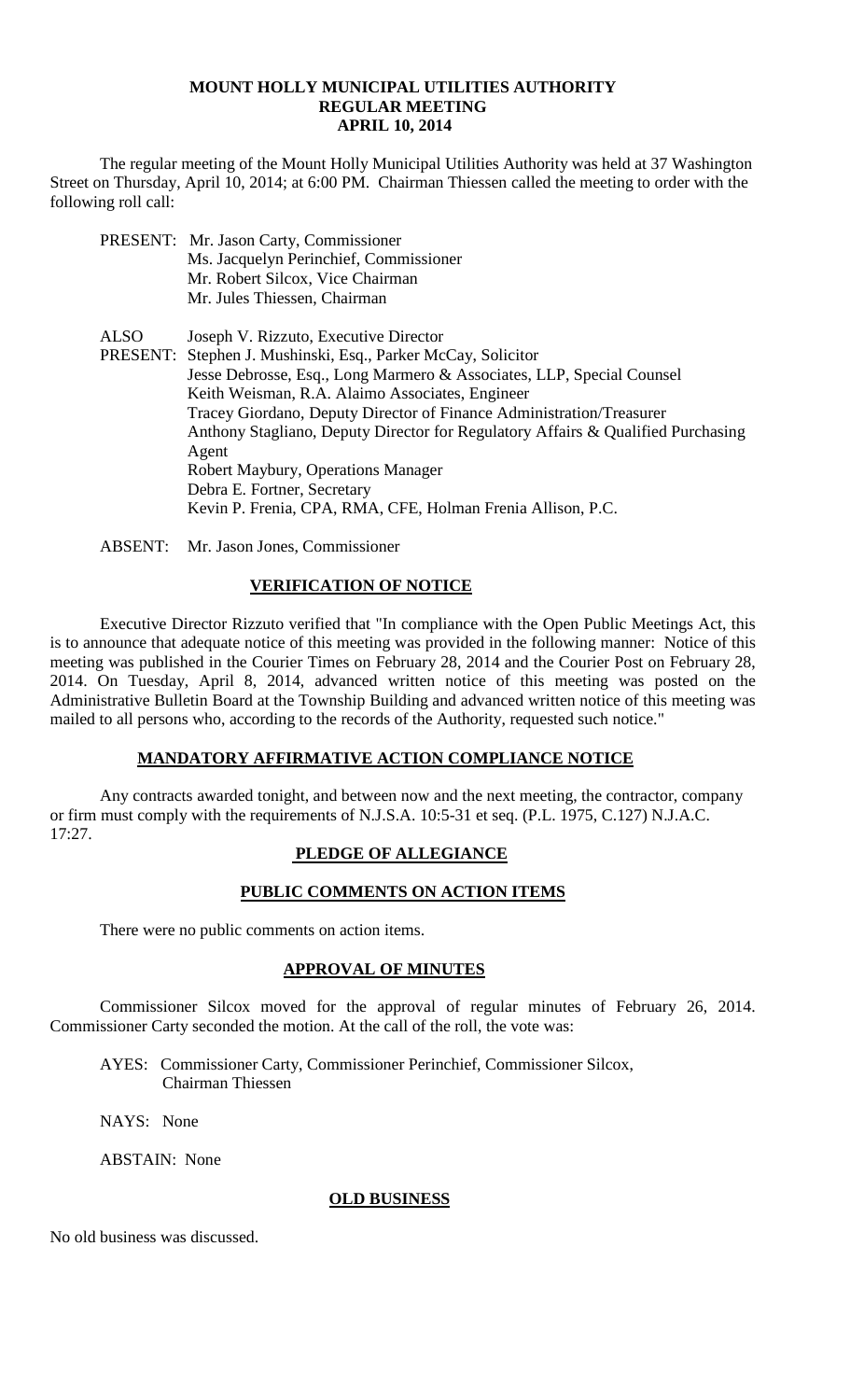#### **NEW BUSINESS**

Public Notice for supply one (1) new 8" ABS XFP dry pit submersible pump model XFP 201J-CB2 series XFP PE4 or equivalent (to be acted on at the May 8, 2014 Board Meeting).

#### **RESOLUTION 2014-33**

#### **A RESOLUTION OF THE MOUNT HOLLY MUNICIPAL UTILITIES AUTHORITY HONORING JOHN R. EDWARDS**

Commissioner Silcox read the Resolution in its entirety. He thanked Mr. Edwards for his thirty years of service to the Authority as a Board Member. Commissioner Perinchief and Chairman Thiessen offered a heartfelt thank you as well. Mr. Edwards thanked everyone for their cooperation and help during the time he served on the Authority's Board. He stated it has been an enjoyable thirty years.

Commissioner Carty moved for the approval of Resolution 2014-33. Commissioner Silcox seconded the motion. At the call of the roll, the vote was:

 AYES: Commissioner Carty, Commissioner Perinchief, Commissioner Silcox, Chairman Thiessen

NAYS: None

ABSTAIN: None

## **RESOLUTION 2014-34**

#### **A RESOLUTION OF THE MOUNT HOLLY MUNICIPAL UTILITIES AUTHORITY HONORING JERRY W. DANSER, SR.**

Executive Director Rizzuto read the Resolution honoring Mr. Danser in its entirety. Mr. Danser stated he came to the Authority from the Army twenty six years ago; he started as a Maintenance Mechanic. Working for the Authority, he met a lot of good people who turned bad times in his life to good times.

Commissioner Carty thanked Mr. Danser for his service to the Authority, and also, as a Veteran. Commissioner Silcox offered his thanks as well.

Commissioner Carty moved for the approval of Resolution 2014-34. Commissioner Silcox seconded the motion. At the call of the roll, the vote was:

 AYES: Commissioner Carty, Commissioner Perinchief, Commissioner Silcox, Chairman Thiessen

NAYS: None

ABSTAIN: None

#### **RESOLUTION 2014-39**

#### **A RESOLUTION OF THE MOUNT HOLLY MUNICIPAL UTILITIES AUTHORITY ACCEPTING AND ACKNOWLEDGING THE 2013 AUDIT AND CORRECTIVE ACTION**

Mr. Kevin Frenia of Holman Frenia Allison, P.C reported the Audit was well done. The financial records were excellent and Deputy Director of Finance and Administration Giordano and her staff were very cooperative. The Authority earned the best audit opinion possible. The financial position has remained relatively flat. The rates were raised last year allowing the Authority to fund projects and cover debt service so there was no movement in net position. Mr. Frenia recommended Commissioners, when reviewing the Authority's Audit, focus on the "Management Discussion & Analysis" portion. This section was put together by Authority Management and is very well done. The "Management Discussion & Analysis" is an overview of the Authority's finances and provides good explanation of the financials. Mr. Frenia reported the Mount Holly Municipal Utilities Authority is a job his staff fights for because it is always so well done. Commissioner Silcox commended Deputy Director of Finance and Administration Giordano and her staff on a job well done.

Commissioner Carty moved for the approval of Resolution 2014-39. Commissioner Silcox seconded the motion. At the call of the roll, the vote was:

 AYES: Commissioner Carty, Commissioner Perinchief, Commissioner Silcox, Chairman Thiessen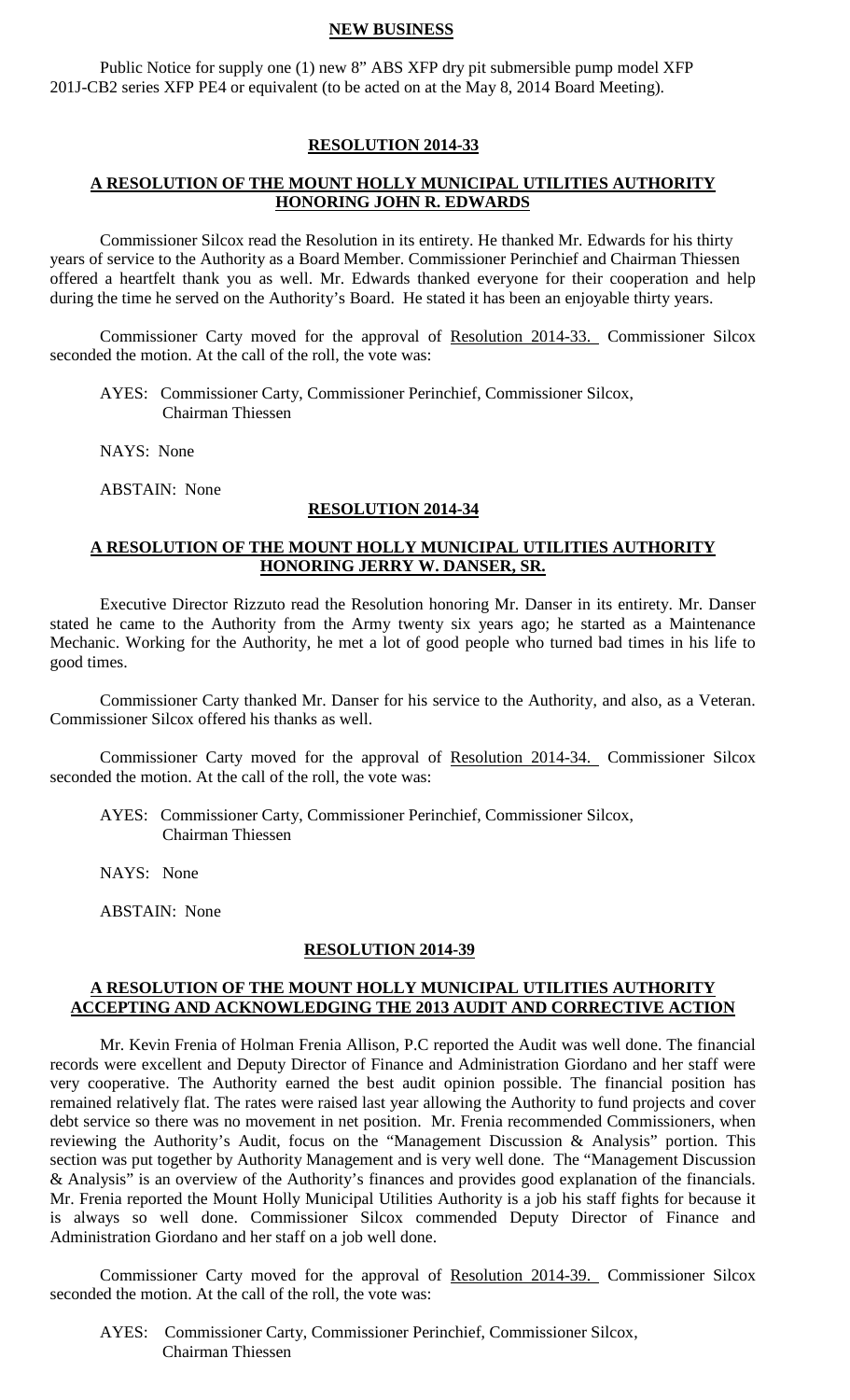ABSTAIN: None

## **RESOLUTION 2014-35**

# **A RESOLUTION OF THE MOUNT HOLLY MUNICIPAL UTILITIES AUTHORITY ADOPTING POLICY GOVERNING THE USE OF ELECTRONIC COMMUNICATIONS BETWEEN AUTHORITY OFFICIALS DISCUSSING AUTHORITY BUSINESS**

Executive Director Rizzuto reported this policy remains unchanged from the draft previously presented to the Commissioners.

Commissioner Carty moved for the approval of Resolution 2014-35. Commissioner Silcox seconded the motion. At the call of the roll, the vote was:

 AYES: Commissioner Carty, Commissioner Perinchief, Commissioner Silcox, Chairman Thiessen

NAYS: None

ABSTAIN: None

#### **RESOLUTION 2014-36**

# **A RESOLUTION OF THE MOUNT HOLLY MUNICIPAL UTILITIES AUTHORITY RELEASING MAINTENANCE GUARANTEES**

Executive Director Rizzuto reported he and Secretary Fortner painstakingly went through old Maintenance bonds for construction projects the Authority was still in possession of. This resolution formally releases these Maintenance Guarantees which expire in two years are invalid at this point; some of these Maintenance bonds go back to the early 1980's.

Commissioner Carty moved for the approval of Resolution 2014-36. Commissioner Silcox seconded the motion. At the call of the roll, the vote was:

 AYES: Commissioner Carty, Commissioner Perinchief, Commissioner Silcox, Chairman Thiessen

NAYS: None

ABSTAIN: None

## **RESOLUTION 2014-37**

# **A RESOLUTION OF THE MOUNT HOLLY MUNICIPAL UTILITIES AUTHORITY RELEASING PERFORMANCE GUARANTEES**

Executive Director Rizzuto stated these Performance Bond Guarantees are being released in conjunction with the same rationale as the previous Resolution.

Commissioner Silcox moved for the approval of Resolution 2014-37. Commissioner Carty seconded the motion. At the call of the roll, the vote was:

 AYES: Commissioner Carty, Commissioner Perinchief, Commissioner Silcox, Chairman Thiessen

NAYS: None

ABSTAIN: None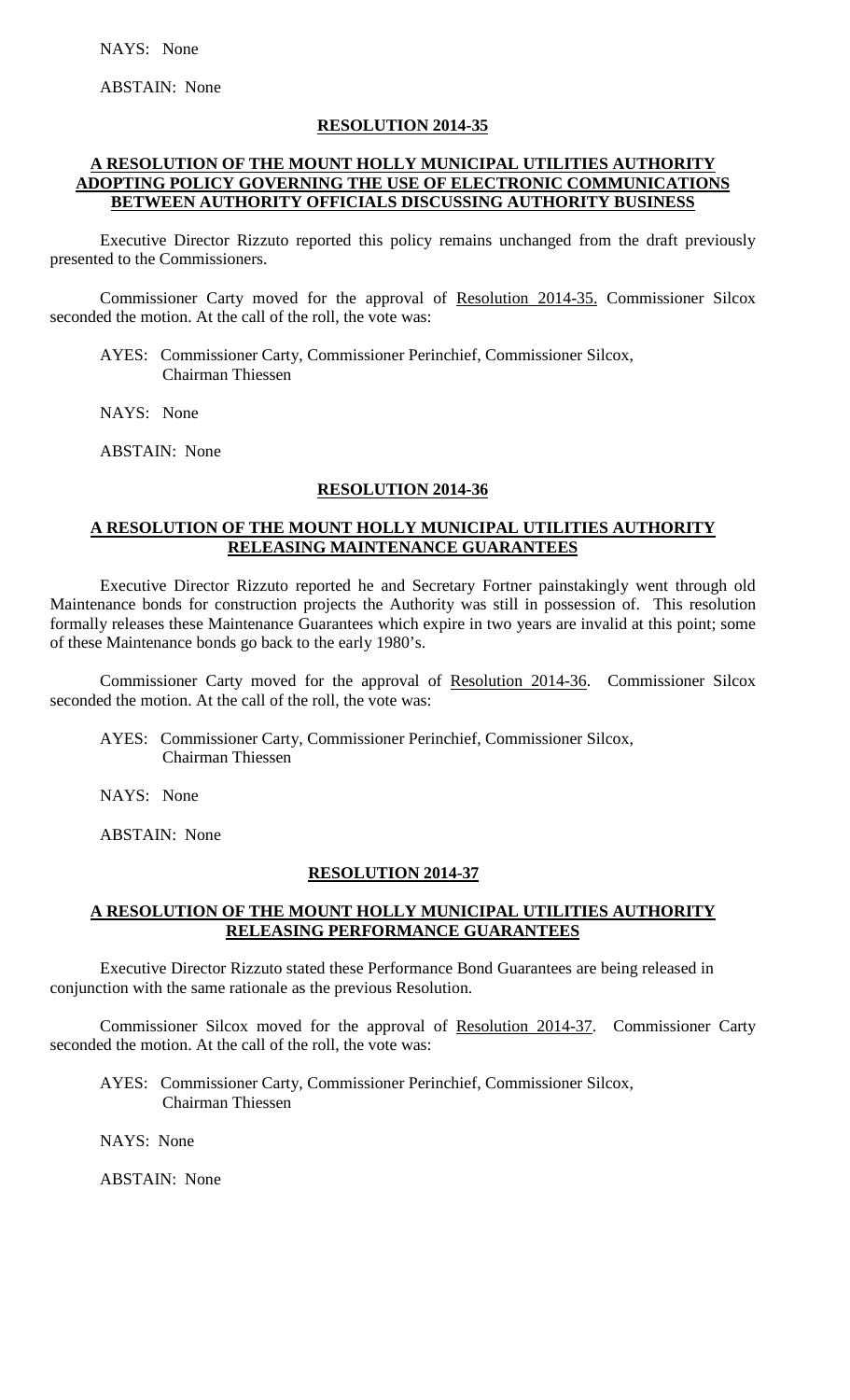#### **RESOLUTION 2014-38**

#### **A RESOLUTION APPROVING A SHARED SERVICES AGREEMENT BETWEEN THE TOWNSHIP OF PEMBERTON AND THE MOUNT HOLLY MUNCIPAL UTILITIES AUTHORITY**

Commissioner Silcox moved for the approval of Resolution 2014-38. Commissioner Carty seconded the motion. At the call of the roll, the vote was:

AYES: Commissioner Carty, Commissioner Perinchief, Commissioner Silcox, Chairman Thiessen

NAYS: None

ABSTAIN: None

#### **RESOLUTION 2014-40**

#### **A RESOLUTION OF THE MOUNT HOLLY MUNICIPAL UTILITIES AUTHORITY APPROVING THE OPERATING EXPENSES FOR THE MONTH OF MARCH, 2014**

Deputy Director of Finance and Administration Giordano explained the increase in expenses on this resolution is a result of not having a Board Meeting in March.

Commissioner Silcox moved for the approval of Resolution 2014-40. Commissioner Perinchief seconded the motion. At the call of the roll, the vote was:

 AYES: Commissioner Carty, Commissioner Perinchief, Commissioner Silcox, Chairman Thiessen

NAYS: None

ABSTAIN: None

#### **RESOLUTION 2014-40A**

## **A RESOLUTION APPROVING SEWER REFUND EXPENDITURES FOR THE MONTH OF MARCH, 2014**

Commissioner Carty moved for the approval of Resolution 2014-40A. Commissioner Silcox seconded the motion. At the call of the roll, the vote was:

AYES: Commissioner Carty, Commissioner Perinchief, Commissioner Silcox, Chairman Thiessen

NAYS: None

ABSTAIN: None

#### **RESOLUTION 2014-41**

## **A RESOLUTION APPROVING ESCROW EXPENSES FOR THE MONTH OF MARCH, 2014**

Commissioner Silcox moved for the approval of Resolution 2014-41. Commissioner Carty seconded the motion. At the call of the roll, the vote was:

AYES: Commissioner Carty, Commissioner Perinchief, Commissioner Silcox, Chairman Thiessen

NAYS: None

ABSTAIN: None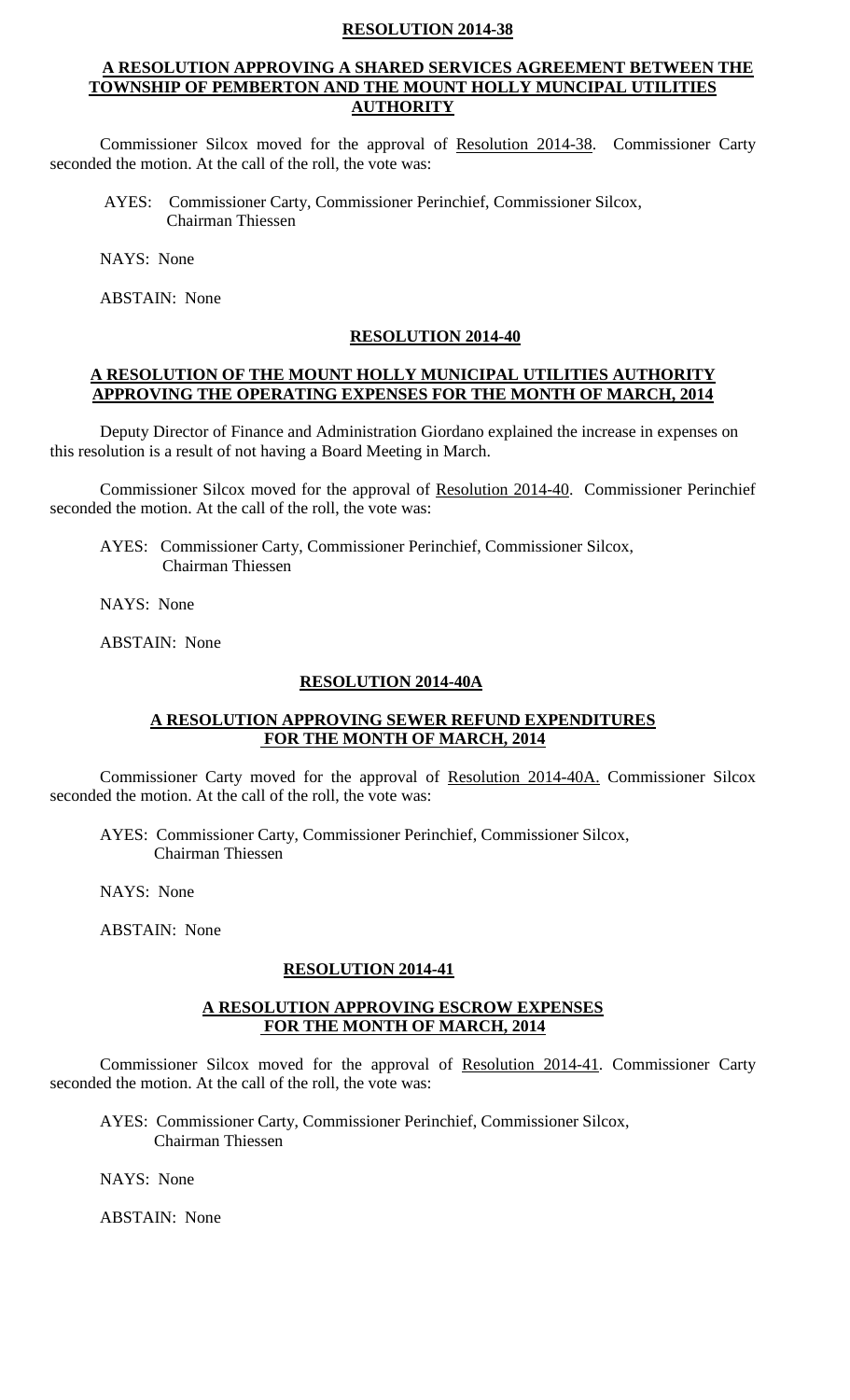#### **RESOLUTION 2014-42**

## **A RESOLUTION APPROVING EXPENDITURES FOR THE MONTH OF MARCH 2014 FROM THE IMPROVEMENT AND REPLACEMENT FUND**

Commissioner Silcox moved for the approval of Resolution 2014-42. Commissioner Perinchief seconded the motion. At the call of the roll, the vote was:

AYES: Commissioner Carty, Commissioner Perinchief, Commissioner Silcox, Chairman Thiessen

NAYS: None

ABSTAIN: None

#### **RESOLUTION 2014-43**

### **A RESOLUTION APPROVING S-3 APPLICATION FOR APPROVAL OF SEWER CONSTRUCTION PLANS BETWEEN THE MOUNT HOLLY MUNICIPAL UTILITIES AUTHORITY AND ZHI Q CHEN FOR SANITARY SEWERAGE SERVICE FOR ICHIBAN GRILL SUPREME BUFFET, 1643 ROUTE 38, MT HOLLY, NJ 08060**

Executive Director Rizzuto stated this property was previously occupied by the Lamberti's restaurant. Executive Director Rizzuto reported the Authority has done a nice job working with the Applicant in replacing an old, ineffective grease trap.

Commissioner Silcox moved for the approval of Resolution 2014-43. Commissioner Carty seconded the motion. At the call of the roll, the vote was:

AYES: Commissioner Carty, Commissioner Perinchief, Commissioner Silcox, Chairman Thiessen

NAYS: None

ABSTAIN: None

#### **RESOLUTION 2014-44**

## **A RESOLUTION OF THE MOUNT HOLLY MUNICIPAL UTILITIES AUTHORITY APPROVING AGREEMENT WITH FERNMOOR MT. HOLLY URBAN RENEWAL, LLC FOR THE DISCHARGE OF A FIFTEEN (15) FOOT AND A TWENTY (20) FOOT SANITARY SEWER EASEMENT AS NOTED ON "PRELIMINARY AND FINAL SUBDIVISION PLAT OF BLOCK 41.09, LOT 105; BLOCK 41.10, LOTS 4.01 AND 4.02" FILED IN THE BURLINGTON COUNTY CLERK'S OFFICE AS DOCUMENT # 49826993**

Commissioner Carty moved for the approval of Resolution 2014-44. Commissioner Silcox seconded the motion. At the call of the roll, the vote was:

AYES: Commissioner Carty, Commissioner Perinchief, Commissioner Silcox, Chairman Thiessen

NAYS: None

ABSTAIN: None

#### **COMMUNICATIONS**

There were no communications.

## **MATTERS TO BE PRESENTED BY THE PUBLIC**

There were no matters to be presented by the public.

#### **REPORT OF THE EXECUTIVE DIRECTOR**

The Report of the Executive Director was received.

Executive Director Rizzuto reported Hainesport Township will send out letters on Monday to property owners in the Hainesport Project who have not connected to public sewer yet, which entails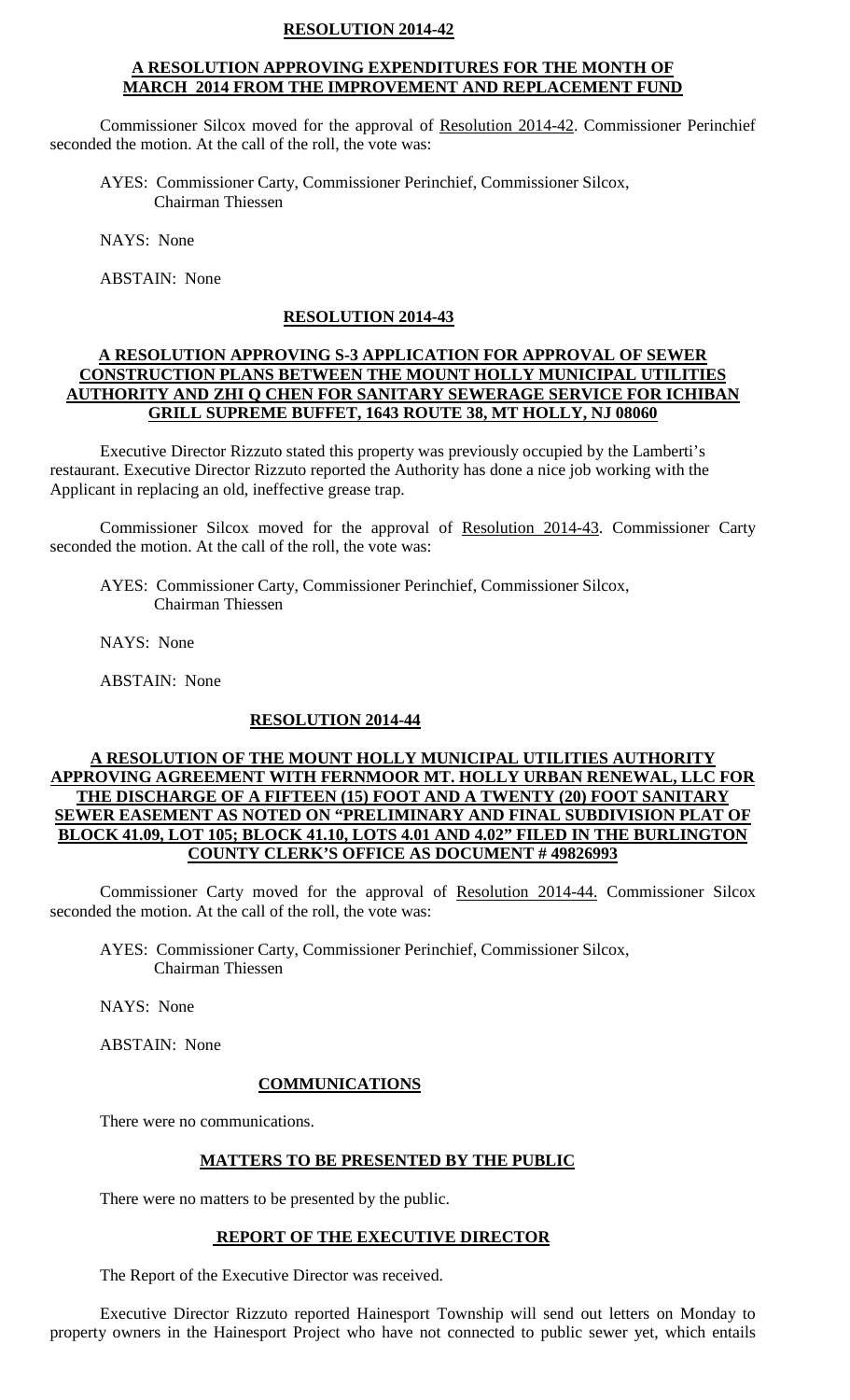more than sixty homes. Since this is a Hainesport Township issue, questions received in regards to these letters will be referred back to the Township.

Executive Director Rizzuto reported Pennoni Associates have exceeded their previous budget, therefore they are requesting additional funds to complete the Rancocas Road UST project. The change order is for additional work performed by the License Site Remediation Professional as well as for properly sealing and abandoning a monitoring well that was installed in 1991. The change order request is in the amount of \$10,130.00.

#### **RESOLUTION 2014-45**

# **A RESOLUTION OF THE MOUNT HOLLY MUNICIPAL UTILITIES AUTHORITY APPROVING CHANGE ORDER TO CONTRACT WITH PENNONI ASSOCIATES FOR LICENSED SITE REMEDIATION PROFESSIONAL SERVICES**

Commissioner Carty moved for the approval of Resolution 2014-45. Commissioner Silcox seconded the motion. At the call of the roll, the vote was:

AYES: Commissioner Carty, Commissioner Perinchief, Commissioner Silcox,

NAYS: None

ABSTAIN: Chairman Thiessen

Executive Director Rizzuto reported Alaimo Associates is requesting additional funds for engineering services previously approved by Resolution 2013-39 for the Generator C Contract. Executive Director Rizzuto stated he has reviewed the request. A lot of the work was done internally by Authority Staff and Alaimo Associates has put forth additional effort. Commissioner Silcox asked Executive Director Rizzuto if he agreed with the request or does the Authority need to renegotiate the request for additional funds. Commissioner Carty motioned to table the item. Commissioner Silcox seconded the motion.

AYES: Commissioner Carty, Commissioner Perinchief, Commissioner Silcox, Chairman Edwards

NAYS: None

ABSTAIN: None

## **REPORT OF THE ENGINEER**

The Report of the Engineer was received.

## **REPORT OF THE DEPUTY DIRECTOR FOR PLANT OPERATIONS**

The Report of the Deputy Director of Plant Operations was received.

## **REPORT OF THE DEPUTY DIRECTOR FOR REGULATORY AFFAIRS AND QUALIFIED PURCHASING AGENT**

The Report of the Deputy Director for Regulatory Affairs and Qualified Purchasing Agent was received. Deputy Director for Regulatory Affairs and Qualified Purchasing Agent Stagliano pointed out there are several slip and falls by employees notated on his report.

## **REPORT OF THE SOLICITOR**

There was nothing further for Solicitor to report.

# **REPORT OF THE DEPUTY DIRECTOR OF FINANCE AND ADMINISTRATION/BOARD TREASURER**

The Report of the Deputy Director of Finance and Administration/Board Treasurer was received.

## **OTHER NEW BUSINESS**

## **MATTERS TO BE PRESENTED BY THE COMMISSIONERS**

Commissioner Carty thanked Executive Director Rizzuto for agreeing to allow the local Little League to utilize the Authorities facilities for picture taking. Executive Director Rizzuto will be in attendance to open up the building.